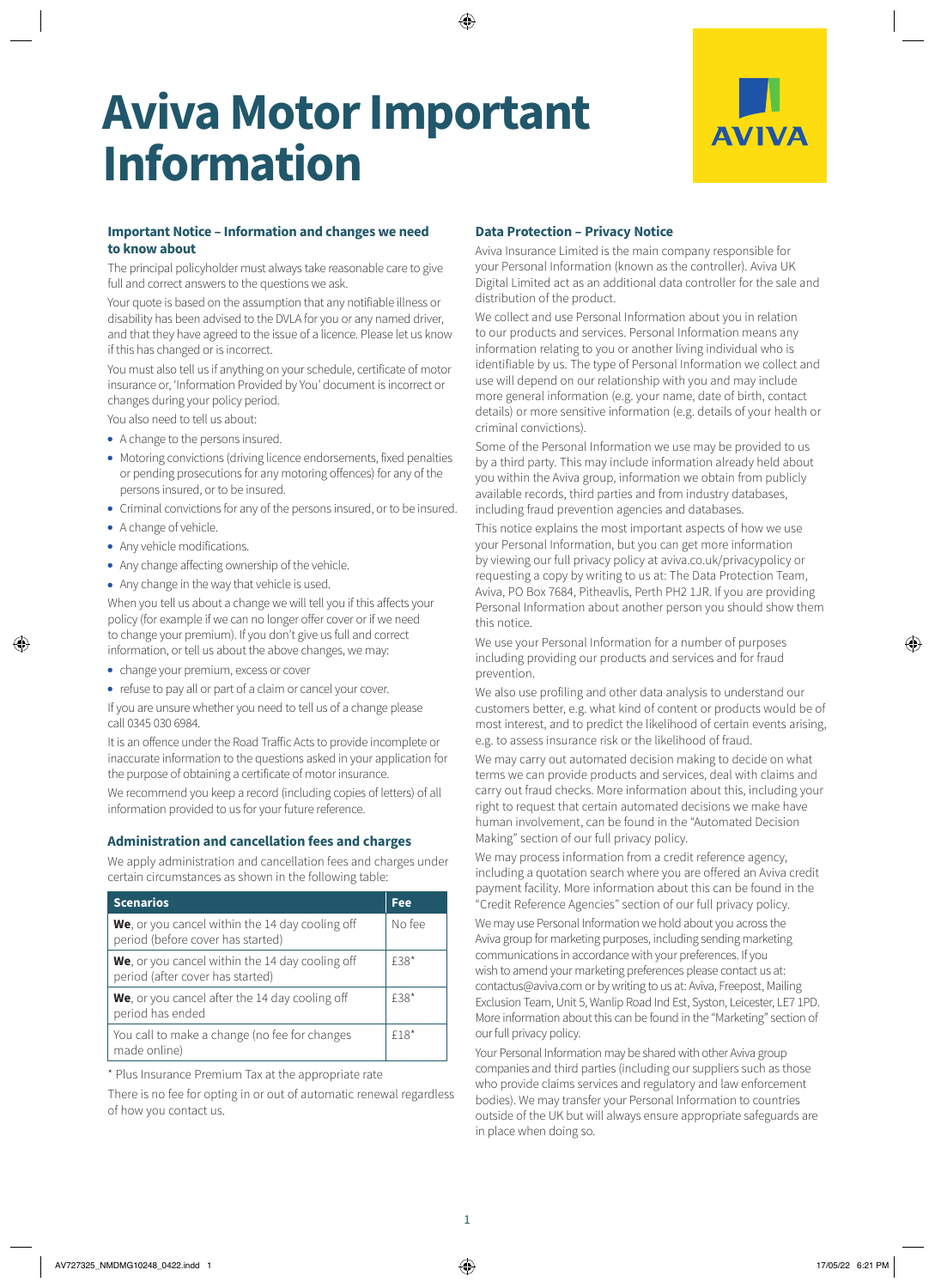You have certain data rights in relation to your Personal Information, including a right to access Personal Information, a right to correct inaccurate Personal Information and a right to erase or suspend our use of your Personal Information. These rights may also include a right to transfer your Personal Information to another organisation, a right to object to our use of your Personal Information, a right to withdraw consent and a right to complain to the data protection regulator. These rights may only apply in certain circumstances and are subject to certain exemptions. You can find out more about these rights in the "Data Rights" section of our full privacy policy or by contacting us at [dataprt@aviva.com](mailto:dataprt@aviva.com)

# **How your Personal Information is used and shared by insurers and databases in relation to motor insurance**

The Personal Information you provide will be used by us and shared with other insurers as well as certain statutory and other authorised bodies for:

- Insurance underwriting purposes. To examine the potential risk in relation to your (and/or a third party's) prospective policy so that we can:
	- Consider whether to accept the relevant risk;
	- Make decisions about the provision and administration of insurance and related services for you (and members of your household);
	- Validate your (or any person or property likely to be involved in the policy or claim) claims history (at any time including upon application for insurance, in the event of an accident or a claim, or at a time of a mid-term adjustment or renewal).
- Management Information purposes. To analyse insurance and other markets for the purposes of:
	- Portfolio assessment;
	- Risk assessment;
	- Performance reporting;
	- Management reporting.
- Anti-fraud purposes. To detect and prevent fraudulent claims and/ or activities by:
	- Sharing information about you with other organisations and public bodies including the police;
	- Tracing debtors or beneficiaries, recovering debt, managing your accounts and/or insurance policies;
	- Undertaking fraud searches. Insurers pass information to fraud prevention agencies and databases including the Claims and Underwriting Exchange Register and where appropriate the Motor Insurance Anti-Fraud and Theft Register by the Motor Insurance Bureau (MIB). This helps insurers check information and prevent fraudulent claims. When we deal with your request for insurance we may search these registers.
- Compliance with legal obligations and responsibilities, including:
- Claims management In the event of a claim we may need to disclose information with any other party involved in that claim, e.g. third parties involved in the incident, their insurer, solicitor or representative and medical teams, the police or other investigators. We also may have to investigate your claims and conviction history;
- Complaints management If you make a complaint about the service we have provided, we may be obliged to forward details about your complaints, including your Personal Information, to the relevant ombudsman;
- Information about your insurance policy will be added to the Motor Insurance Database (MID) managed by the MIB. MID and the data stored on it may be used by certain statutory and/or authorised bodies including the police, the Driver and

Vehicle Licensing Agency (DVLA), the Driver and Vehicle Agency Northern Ireland (DVA), the Insurance Fraud Bureau and other bodies permitted by law. This information may be used for purposes permitted by law, which include:

- Electronic Licensing;
- Continuous insurance enforcement;
- Law enforcement (prevention, detection, apprehension and/ or prosecution of offenders);
- The provision of government services and/or other services aimed at reducing the level and incidence of uninsured driving.

If you are involved in a road traffic accident (either in the UK, the European Economic Area or certain other territories), insurers and/or the MIB may search the MID to obtain relevant information.

Individuals who may be citizens of other countries or their appointed representatives making a claim in respect of a road traffic accident may also obtain relevant information which is held on the MID. It is vital that the MID holds your current registration number. If it is incorrectly shown on the MID you are at risk of having your vehicle seized by the police and/or a fixed penalty notice.

You can check that your current registration number details are shown on the MID at [www.askmid.com](http://www.askmid.com)

### **How your Personal Information will be processed**

- Information which is supplied to fraud prevention agencies and databases, e.g. the MIB and MID can include details like your name, address and date of birth.
- Your data may be supplied to databases in order to facilitate automatic no claim discount validation checks.
- Your data may be transferred to any country, including countries outside of the European Economic Area, for any of the purposes mentioned above.
- Under your policy you must tell us about any incident (e.g. an accident or theft) which may or may not give rise to a claim. When you tell us about an incident, we will pass information relating to it to the fraud prevention agencies and databases, e.g. the MIB.

#### **How we use your Driving Licence Number**

Insurance underwriting purposes i.e. to examine the potential risk in relation to your (and/or a third party's) prospective policy so that we can:

- Provide your (or any person included on the proposal) Driving Licence Number (DLN) to the DVLA to confirm your (or the relevant person included on the proposal) licence status, entitlement and relevant restriction information and endorsement/conviction data. Searches may be carried out prior to the date of the insurance policy and at any point throughout the duration of your insurance policy including at the mid-term adjustment and renewal stage. A search of the DLN with the DVLA should not show a footprint against your (or another relevant person included on the proposal) driving licence;
- Searches may be carried out at point of quote and, if an insurance policy is incepted, at the mid-term adjustment and renewal stage.

Please note that if you give us false or inaccurate information it may invalidate your insurance policy/prospective insurance policy or it could affect the amount we pay to settle any claims you make under the policy.

We can supply on request further details of the agencies and databases we access or contribute to and how this information may be used. If you require further details, please contact us.

For details relating to information held about you by the DVLA please visit <www.dvla.gov.uk>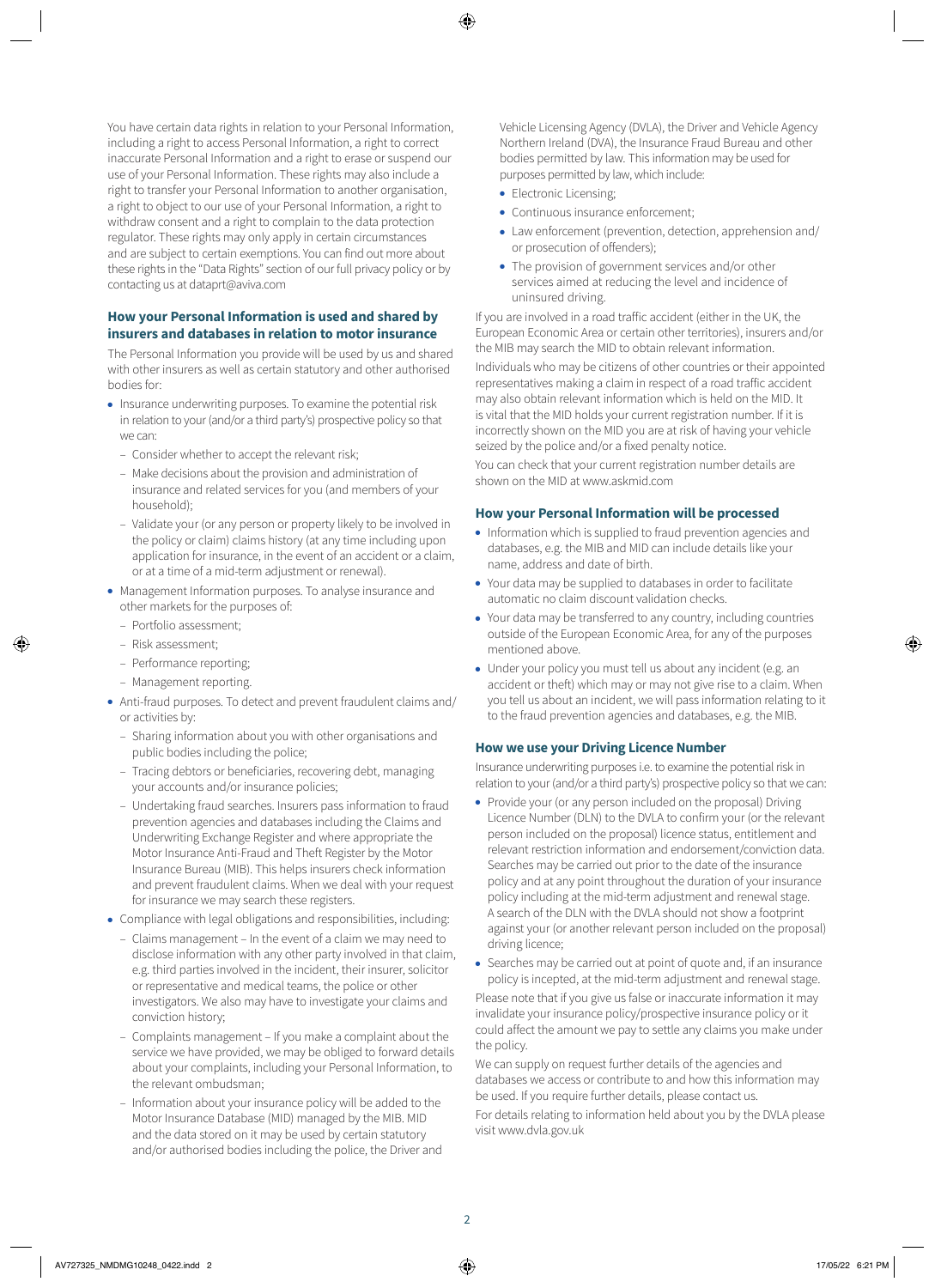## **Fraud prevention and detection**

In order to prevent and detect fraud we may at any time:

- Undertake searches against your (or any person included on the proposal) DLN against details held by the DVLA to confirm your licence status, entitlement and restriction information and endorsement/ conviction data. This helps insurers check information to prevent fraud and reduce incidences of negligent misrepresentation and non-disclosure. A search of the DLN with the DVLA should not show a footprint against your (or another relevant person included on the proposal) driving licence;
- Share information about you with other organisations and public bodies including the Police;
- Undertake credit searches and additional fraud searches;
- Check and/or file your details with fraud prevention agencies and databases, and if you give us false or inaccurate information and we suspect fraud, we will record this.

We and other organisations may also search these agencies and databases to:

- Help make decisions about the provision and administration of insurance, credit and related services for you and members of your household;
- Trace debtors or beneficiaries, recover debt, prevent fraud and to manage your accounts or insurance policies;
- Check your identity to prevent money laundering, unless you provide us with other satisfactory proof of identity;
- Check details of job applicants and employees.

#### **Your cancellation rights**

The principal policyholder has a statutory right to cancel this policy within 14 days from the day of purchase or renewal of the contract or the day on which the principal policyholder received the policy or renewal documents, whichever is the later.

- a. If cover has not yet started the principal policyholder will receive a refund of any premium paid.
- b. If cover has started the principal policyholder will receive a refund as set out in (a), less a proportionate deduction for the time we have provided cover plus an additional charge of £38 (plus Insurance Premium Tax, where applicable) to cover our administrative costs.

For your cancellation rights outside the statutory cooling off period, please see the GENERAL CONDITIONS in your policy booklet.

It is the principal policyholder's responsibility to notify all persons insured that this policy has been cancelled.

To cancel please call 0345 030 6984

# **Claims history**

- Under the conditions of your policy you must tell us about any insurance related incidents (such as fire, water damage, theft or an accident) whether or not they give rise to a claim. When you tell us about an incident we will pass information relating to it to a database.
- We may search these databases when you apply for insurance, in the event of any incident or claim, or at time of renewal to validate your claims history or that of any other person or property likely to be involved in the policy or claim.

We can supply on request further details of the databases we access or contribute to. If you require further details please contact us.

#### **Renewing your insurance**

We will contact you in writing at least 21 days before your renewal date and will either:

(a) give you an opportunity to renew your insurance for a further year; or

- (b) let you know that we are unable to renew your insurance.
- If we don't offer renewal we will tell you why, for example:
- the product is no longer available;
- we reasonably suspect fraud;
- your claims history is poor;
- we have changed our eligibility criteria;
- you no longer meet our eligibility criteria; or
- you have not taken reasonable care to provide complete and accurate answers to the questions we ask. See the 'Important Notice – Information and changes we need to know about' section within this document.

If we offer renewal we will tell you:

- about any changes we are making to your policy terms and conditions;
- to check this insurance continues to meet your needs;
- to check that the information we have is still correct; and
- next year's price.

If you wish to make any changes at renewal, please call 0345 030 6984.

A cooling off period (14 days from renewal of the contract or the day on which you receive your renewal documentation, whichever is the later) applies at the renewal of your insurance. Please see 'Your cancellation rights' below which explains how this works.

#### **Ensuring you have continuous cover**

If you are thinking of cancelling or not renewing with us, make sure you can get the alternative cover you need before your policy ends.

#### **Making a claim**

Should you need to make a claim under this policy, please contact us: Motor claims in the UK:

Go online at [aviva.co.uk/make-a-claim](http://aviva.co.uk/make-a-claim) or if you need to talk to us call 0345 030 6925.

Motor claims in Europe: Contact: (00 44) 160 360 3047

Motor Legal claim:

Contact: 0345 030 6925

Motor Legal advice: Contact: 0345 300 2970

Complaints about a claim\*:

Contact: 0345 030 6925

Lines are open 24 hours a day.

# **Automatic renewal of your policy**

Where we offer you renewal terms and you have selected a continuous premium payment method, you will be notified in writing at least 21 days before your renewal date that the policy will automatically be renewed and the renewal premium collected by your chosen payment method.

You can stop your policy from automatically renewing free of charge at any time:

- online at MyAviva
- or by calling 0345 030 8607

We will not automatically renew your policy if:

- you have contacted us to cancel your continuous payment authority
- we no longer offer you the continuous payment method if, for example, you have a poor payment or credit history
- you have opted out of Automatic Renewal

If any of the above happens we will tell you in your renewal letter and ask you to contact us to make payment before we can renew your policy.